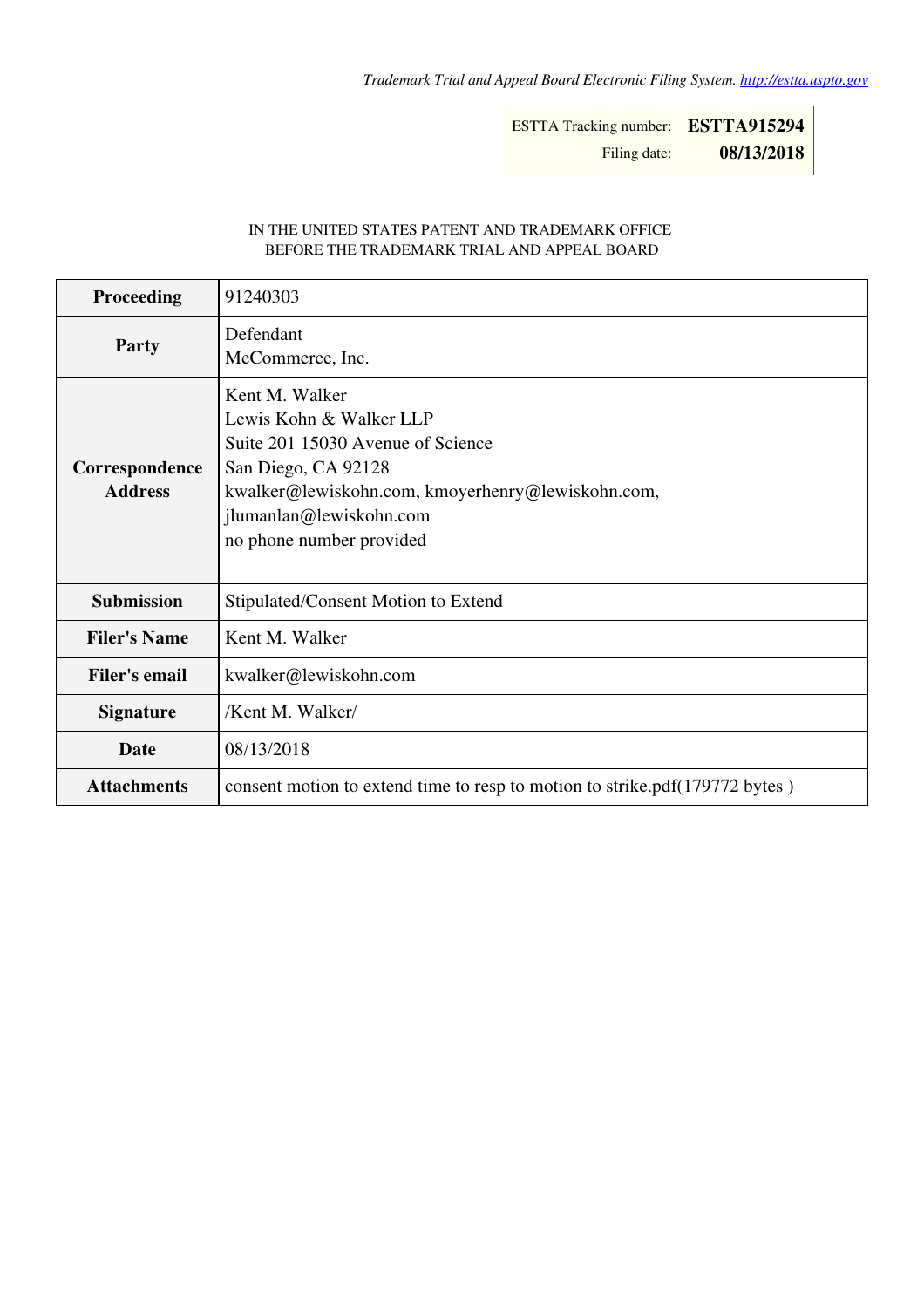| $\mathbf 1$  | IN THE UNITED STATS PATENT AND TRADEMARK OFFICE                                                     |                                                                       |  |
|--------------|-----------------------------------------------------------------------------------------------------|-----------------------------------------------------------------------|--|
|              | <b>TRADEMARK TRIAL AND APPEAL BOARD</b>                                                             |                                                                       |  |
| $\mathbf{2}$ | In the Matter of Trademark Application                                                              |                                                                       |  |
| 3            | Serial No. 87/543,806<br>Filed July 26, 2017                                                        |                                                                       |  |
| 4            |                                                                                                     |                                                                       |  |
| 5            | For the mark                                                                                        |                                                                       |  |
| 6            | Published in the <i>Official Gazette</i> on November 28, 2017.                                      |                                                                       |  |
| 7            |                                                                                                     |                                                                       |  |
| 8            | ERREA' SPORT S.P.A.,                                                                                | <b>Opposition No.: 91240303</b>                                       |  |
| 9            | Opposer,                                                                                            |                                                                       |  |
| 10           | VS.                                                                                                 |                                                                       |  |
| 11           | MECOMMERCE, INC DBA THIRDLOVE                                                                       |                                                                       |  |
| 12           | Applicant.                                                                                          |                                                                       |  |
| 13           |                                                                                                     |                                                                       |  |
| 14           | STIPULATED/CONSENT MOTION TO EXTEND                                                                 |                                                                       |  |
| 15           |                                                                                                     | Applicant MECOMMERCE, INC DBA THIRDLOVE (hereinafter "Applicant") and |  |
| 16           | Petitioner ERREA' SPORT S.P.A. stipulate and consent that Applicant may have an extension of        |                                                                       |  |
| 17           | time of fourteen days to respond to the opposer's motion to strike, which response is currently due |                                                                       |  |
| 18           | August 27, 2018, so the response due date would be September 10, 2018 with the extension, which     |                                                                       |  |
| 19           | [cont. to next page]                                                                                |                                                                       |  |
| 20           |                                                                                                     |                                                                       |  |
| 21           |                                                                                                     |                                                                       |  |
| 22           |                                                                                                     |                                                                       |  |
| 23           |                                                                                                     |                                                                       |  |
| 24           |                                                                                                     |                                                                       |  |
| 25           |                                                                                                     |                                                                       |  |
| 26           |                                                                                                     |                                                                       |  |
| 27           |                                                                                                     |                                                                       |  |
| 28           |                                                                                                     |                                                                       |  |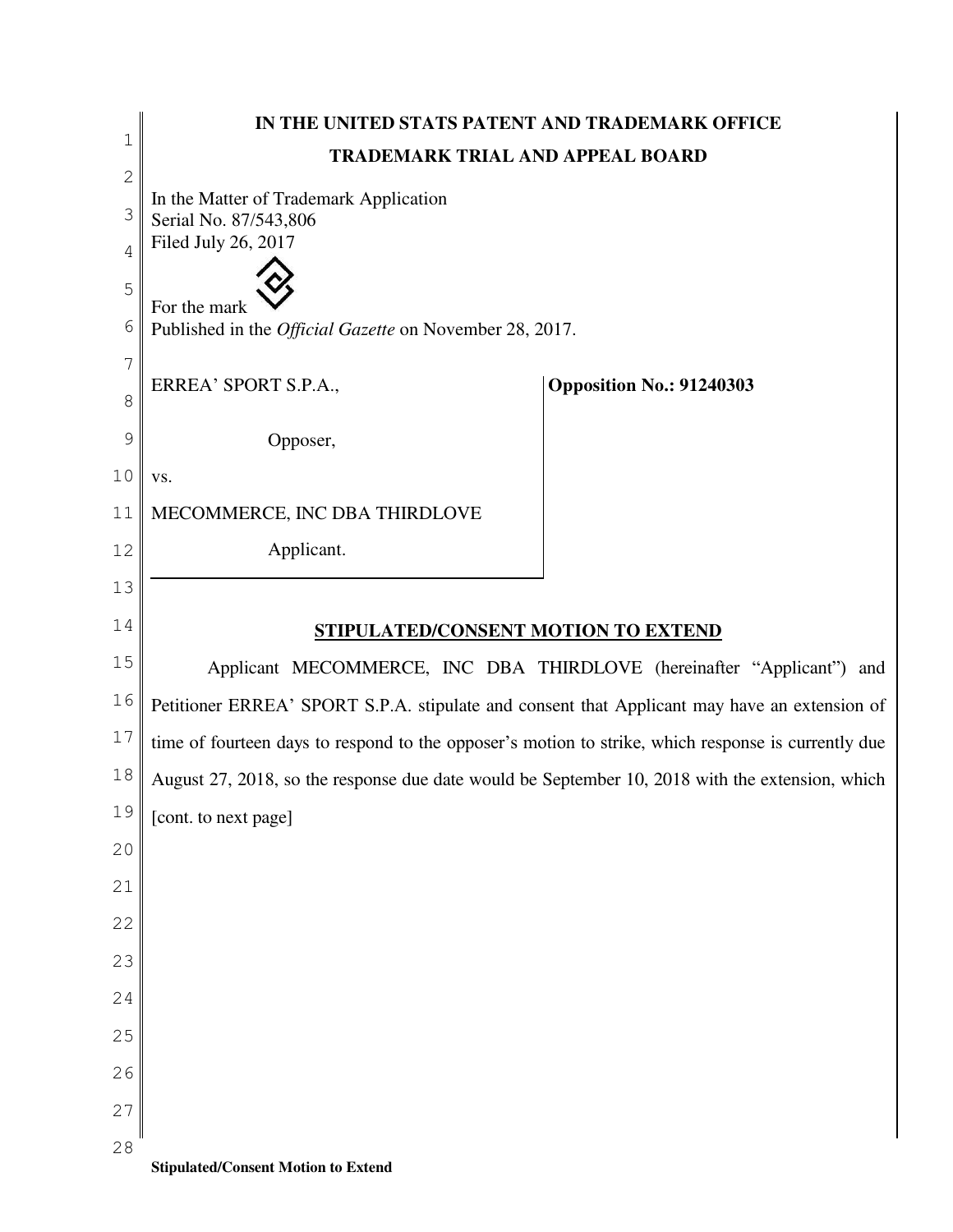| 1              | will provide further time for preparing and filing response in view of Applicant's lead counsel's |                                                                                                 |  |
|----------------|---------------------------------------------------------------------------------------------------|-------------------------------------------------------------------------------------------------|--|
| $\overline{c}$ |                                                                                                   | absence from the office during the week when the response is currently due, which provides good |  |
| 3              | cause for the extension.                                                                          |                                                                                                 |  |
| 4              | DATED: August 13, 2018                                                                            |                                                                                                 |  |
| 5              |                                                                                                   | <b>SO STIPULATED</b>                                                                            |  |
| 6              |                                                                                                   |                                                                                                 |  |
| 7              | By:                                                                                               | s/Kent M. Walker/<br>KENT M. WALKER<br>LEWIS KOHN & WALKER LLP                                  |  |
| 8              |                                                                                                   | <b>Attorney for Applicant</b><br>15030 Avenue of Science, Suite 201                             |  |
| 9              |                                                                                                   | San Diego, CA 92128<br>(858) 436-1330 (telephone)<br>(858) 436-1349 (facsimile)                 |  |
| 10             |                                                                                                   | kwalker@lewiskohn.com                                                                           |  |
| 11             | By:                                                                                               | s/Robert B. Golden/                                                                             |  |
| 12             |                                                                                                   | ROBERT B. GOLDEN                                                                                |  |
| 13             |                                                                                                   | <b>LACKENBACH SIEGEL LLP</b><br><b>Attorney for Petitioner</b>                                  |  |
| 14             |                                                                                                   | Lackenbach Siegel Bldg, Penthouse Fl<br>Scarsdale, NY 10583                                     |  |
| 15             |                                                                                                   | RGolden@LSLLP.com                                                                               |  |
| 16             |                                                                                                   |                                                                                                 |  |
| $17$           |                                                                                                   |                                                                                                 |  |
| 18             |                                                                                                   |                                                                                                 |  |
| 19             |                                                                                                   |                                                                                                 |  |
| 20             |                                                                                                   |                                                                                                 |  |
| 21             |                                                                                                   |                                                                                                 |  |
| 22             |                                                                                                   |                                                                                                 |  |
| 23             |                                                                                                   |                                                                                                 |  |
| 24             |                                                                                                   |                                                                                                 |  |
| 25             |                                                                                                   |                                                                                                 |  |
| 26             |                                                                                                   |                                                                                                 |  |
| 28             |                                                                                                   |                                                                                                 |  |
| 29             |                                                                                                   |                                                                                                 |  |